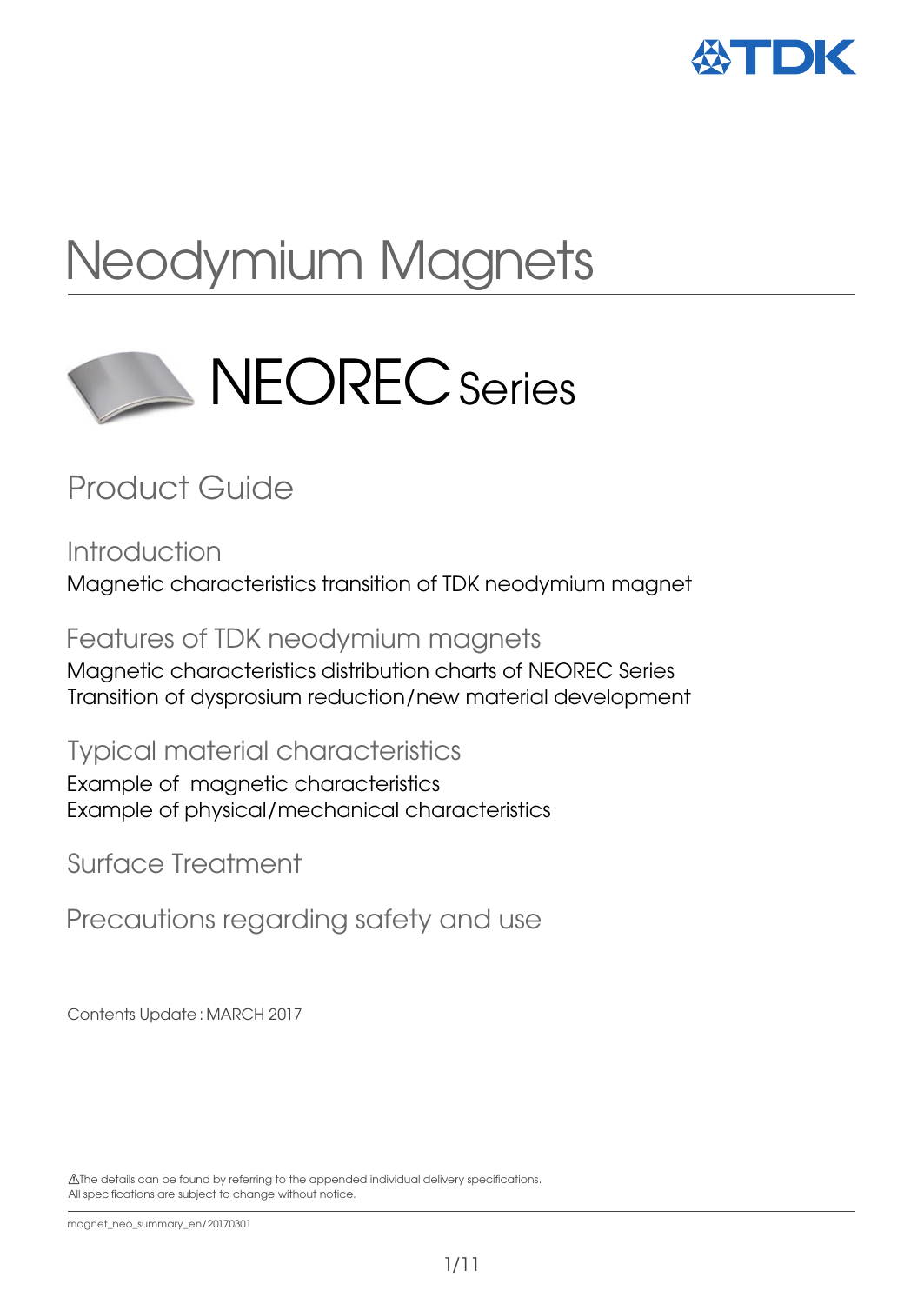### Introduction

The NEOREC series of magnets consists mainly of neodymium, which is a rare-earth element, iron, and boron, and takes full advantage of TDK's state-of-the-art magnetic powder metallurgy technologies. Currently, a maximum energy product of 406KJ/m3 (51MGOe) has been attained. We are striving to further advance the NEOREC series while exchanging results obtained through technological efforts and our unique know-how achieved during such processes among related technical divisions.

Avoid using materials with a high risk of uneven distribution or market fluctuations, such as Dy (dysprosium), and pioneer a new magnetic property range equivalent to or better than those of the world's highest level high-power materials that have been achieved so far – this is an essential initiative for establishing a permanent and stable supply system for low-cost high-power magnet materials.

We have established a mass-production/supply system for a completely Dy-free material that is comparable to the Dy-added NEOREC 55 series, which has achieved the world's highest level maximum energy product. Meanwhile, we have also developed our unique High Anisotropy field Layer(HAL) production process, which achieves enhanced magnetic coercive force by selectively diffusing Dy in the grain boundary layer of the portions of a magnet that can easily be demagnetized. In order to respond to the latest needs in the technical fields where magnets are applied, including motors, sensors, and actuators, we are committed to lineup expansion and power enhancement of the Dy-free NEOREC series magnets.

We have established an "in-market" service system so as to respond quickly to orders from our customers and address in detail their requests for technical services, with our domestic and overseas manufacturing and service bases as contact points. Responding quickly and accurately to the market needs and promoting development of new markets together with our customers - this is the basic attitude of TDK, who has over 50 years of history of ferrite magnet development.

As a manufacturer providing abundant know-how on magnetic circuit designs as well as high-quality, high performance magnets, we positively support the acceleration and optimization of product designs using magnets.



### Magnetic characteristics transition of TDK neodymium magnet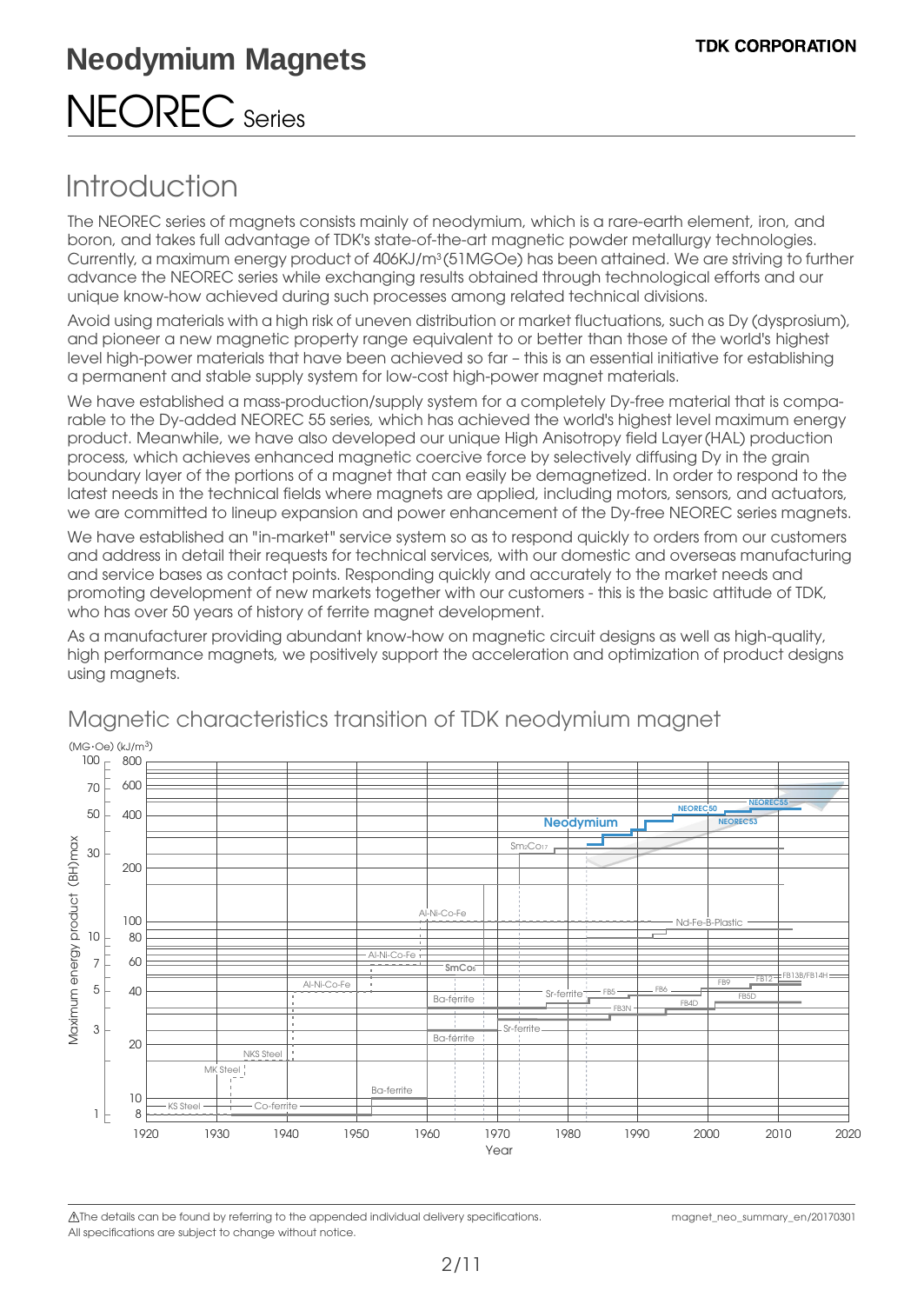Residual magnetic flux density Br

Residual magnetic flux density Br

## Features of TDK Neodymium magnets

This neodymium magnet achieved the world's highest levels of residual magnetic flux density Br, intrinsic coercive force  $H_{cJ}$ , and (BH)max. A wide variety of magnetic characteristics provides a choice of most suitable type, enabling drastic down-sizing, slimming, and increased power of magnet applied devices. NEOREC50BF/47HF/45MHF/45BF : Dy free material Magnetic characteristics distribution charts of NEOREC Series 15 1.5  $(kG)$  (T) **50BF 51DSX 50H HAL\*** High performance neodymium magnet for IPM motor **47B**  $14 - 1.4$ **47HF 48DUH 45MHF 45BF HAL\* 46HF 62 Axial** Transverse magnetic field **44H 44DUX 45SH** Series **(HAL\*)** molding process **46HG 42B HAL\* 43SX 55** Transverse magnetic field molding process  $\blacksquare$  **Axial** Series  $13 - 1.3$ **40TH 42SH 40UH 40H** Transverse magnetic field **53** Series **IO Axial** molding process **38UH 38UX** Transverse magnetic field **IOT** molding process **50F 35NX** Series Axial magnetic field molding process 12  $-1.2$ **O 35UX** Transverse magnetic field m molding process **Dy Free 30EV** Axial magnetic field **IOD** molding process 11 1.1 3000 (kA/m) 1000 1500 2000 2500 3000 10 15 20 25 30 35 40 (kOe) Intrinsic coercive force  $H_{CJ}$  (kA/m)

\***HAL** : Method for increasing coercive force, by diffusing the heavy rare-earth element from the surface of the magnets to inside.

Transition of Dy (dysprosium) reduction/new material development



Substantially reduce the oxidation of alloy powder(impurities generated) by precision atmosphere control

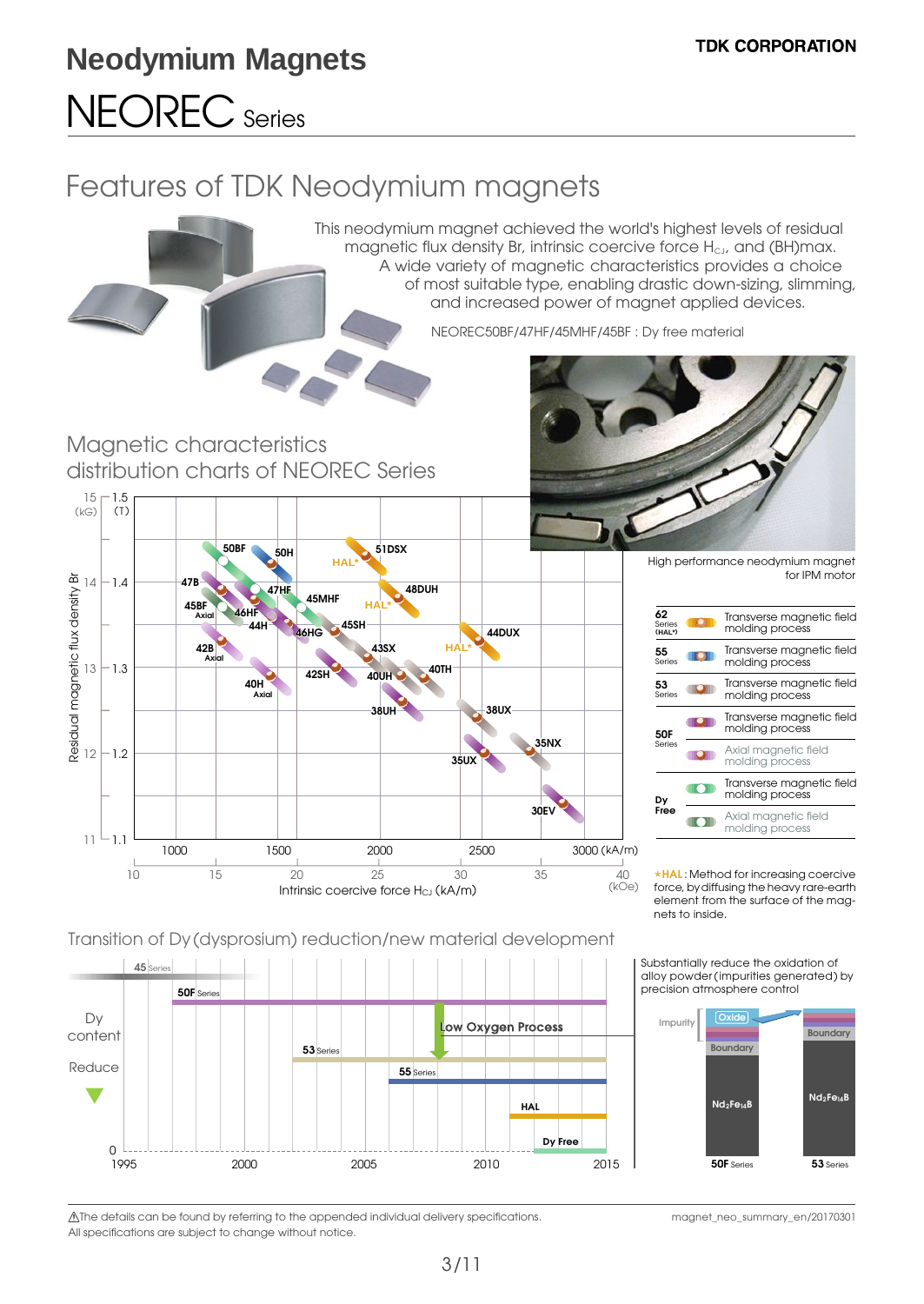## Typical material characteristics

#### **Example of Magnetic characteristics**

| <b>Material</b><br>group | Molding<br>process        | Material<br>name  | Residual<br>magnetic flux density<br>Br(mD) | Coercive<br>force<br>$H_{CB}$ (kA/m) | Intrinsic<br>coercive force<br>$H_{CJ}$ (kA/m) | Maximum<br>energy product<br>$(BH)$ max $(kJ/m3)$ |
|--------------------------|---------------------------|-------------------|---------------------------------------------|--------------------------------------|------------------------------------------------|---------------------------------------------------|
| 62 Series<br>(HAL)       | Transverse magnetic field | NEOREC51DSX*      | $1430 \pm 30$                               | $1095 \pm 56$                        | $\geq 1830$                                    | 390±16                                            |
|                          |                           | NEOREC48DUH*      | 1380±30                                     | 1058±56                              | $\geq$ 1990                                    | 366±16                                            |
|                          |                           | NEOREC44DUX*      | $1330 \pm 30$                               | $1023 \pm 56$                        | $\geq$ 2387                                    | 340±16                                            |
| 55 Series                | Transverse magnetic field | NEOREC50H         | $1420 \pm 20$                               | $1097 + 48$                          | $\geq$ 1353                                    | 390±16                                            |
|                          | Transverse magnetic field | NEOREC50BF        | 1420±20                                     | 1090±48                              | $\geq$ 1114                                    | 390±16                                            |
| Dy Free                  |                           | <b>NEOREC47HF</b> | 1390 ± 20                                   | 1058±48                              | $\geq$ 1273                                    | 366±16                                            |
|                          |                           | NEOREC45MHF       | $1370 + 30$                                 | 1051±56                              | $\geq$ 1512                                    | $360 + 20$                                        |
| Dy Free                  | Axial magnetic field      | NEOREC45BF        | 1360 ± 30                                   | $1021 \pm 56$                        | $\geq$ 1114                                    | 347±16                                            |
|                          | Transverse magnetic field | <b>NEOREC45SH</b> | $1360 \pm 30$                               | $1051 \pm 56$                        | $\geq$ 1671                                    | 357±16                                            |
|                          |                           | NEOREC43SX        | 1310 ± 30                                   | 1012±56                              | $\geq$ 1830                                    | 331±16                                            |
| 53 Series                |                           | <b>NEOREC40UH</b> | $1290 \pm 30$                               | 995±56                               | $\geq$ 1990                                    | 310±16                                            |
|                          |                           | NEOREC40TH        | $1285 \pm 30$                               | $993 \pm 56$                         | $\geq$ 2109                                    | 319±16                                            |
|                          |                           | NEOREC38UX        | $1250 \pm 30$                               | $966 \pm 56$                         | $\geq$ 2387                                    | 294±16                                            |
|                          |                           | NEOREC35NX        | $1200 \pm 30$                               | $920 \pm 56$                         | $\geq$ 2626                                    | 278±16                                            |
|                          | Transverse magnetic field | NEOREC47B         | $1390 \pm 30$                               | 1035±56                              | $\geq$ 1114                                    | $366 \pm 16$                                      |
|                          |                           | NEOREC46HF        | 1380 ± 30                                   | 1066±56                              | $\geq$ 1273                                    | $368 + 16$                                        |
|                          |                           | <b>NEOREC44H</b>  | 1360±30                                     | $1003 + 56$                          | $\geq$ 1353                                    | 350±16                                            |
|                          |                           | NEOREC46HG        | $1350 \pm 20$                               | $1043 \pm 48$                        | $\geq$ 1432                                    | $352 \pm 16$                                      |
| 50F Series               |                           | <b>NEOREC42SH</b> | 1300 ± 30                                   | 979±56                               | $≥$ 1671                                       | 326±16                                            |
|                          |                           | <b>NEOREC38UH</b> | $1260 \pm 30$                               | $963 + 56$                           | $\geq$ 1990                                    | 294±16                                            |
|                          |                           | NEOREC35UX        | $1200 \pm 30$                               | $923 \pm 56$                         | $\geq$ 2387                                    | 271±16                                            |
|                          |                           | <b>NEOREC30EV</b> | 1140±30                                     | 867±56                               | $\geq$ 2785                                    | $231 \pm 16$                                      |
| 50F Series               | Axial magnetic field      | <b>NEOREC42B</b>  | 1330 ± 30                                   | $987 + 56$                           | $\geq$ 1114                                    | 334±16                                            |
|                          |                           | NEOREC40H         | $1300 \pm 30$                               | $971 \pm 56$                         | $\geq$ 1353                                    | 318±16                                            |

\*Magnetic characteristics of materials using HAL method depend on shape and size. For details of the above material, please contact us.

| Curie              | Recoil       | Magnetizing    |
|--------------------|--------------|----------------|
| temperature        | permeability | magnetic field |
| T <sub>C</sub> (K) | $\mu$ rec    | (kA/m)         |
| 603                | 1.05         | >2000          |





#### Motor-generator for HEV

#### **Physical and mechanical characteristics**

| Density<br>(Mg/m <sup>3</sup> ) | Specific<br>heat<br>(J/kg•K) |             | Thermal expansion<br>coefficient<br>(ppm/K) |       | Compressive<br>strenath<br>(MPa) | Tensile<br>strength<br>(MPa) | Youna's<br>modulus<br>(GPa) | <b>Vickers</b><br>hardness Hv |
|---------------------------------|------------------------------|-------------|---------------------------------------------|-------|----------------------------------|------------------------------|-----------------------------|-------------------------------|
|                                 |                              | $C II^{*1}$ | $C ^{*2}$                                   | (MPa) |                                  |                              |                             |                               |
| 7.5 to 7.6                      | 419                          |             | $-0.8$                                      | 270   | 1100                             | 74                           | 170                         | 600                           |

\*1. C// :Measurement value in the direction of easy magnetization

\*2. C $\perp$ : Measurement value in the direction perpendicular to the direction of easy magnetization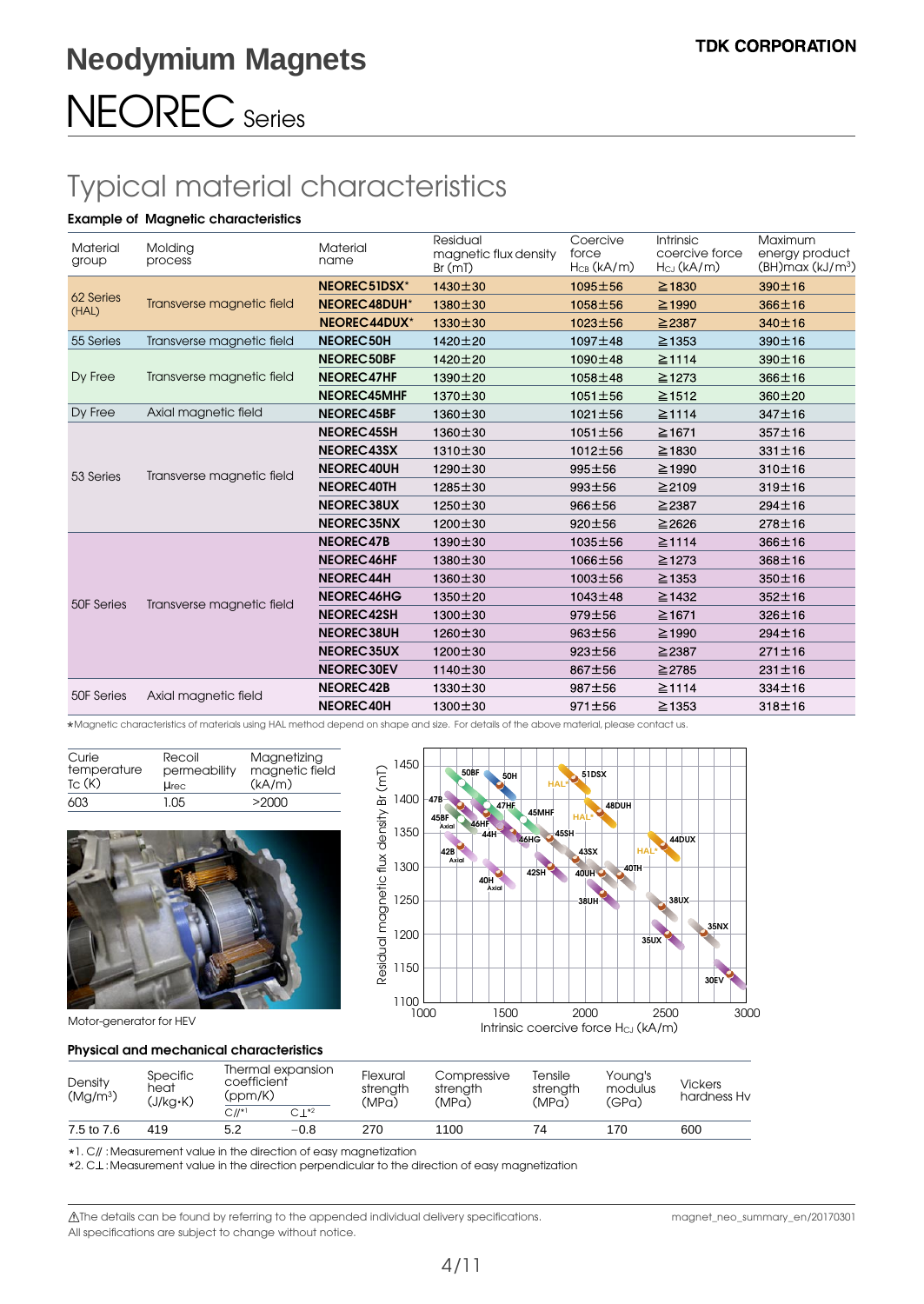## Surface Treatment

The NEOREC series realizes high environmental performance and functionality with respect to their surface treatment, including washability, moisture resistance, salt water resistance, scratch resistance, thermal resistance, electric insulation, adhesiveness, dimensional precision, and cost advantage.

In order to respond to various reliability requirements concerning magnet-applied equipment, including motors, sensors, actuators, and speakers, with optimal environmental performance balance and functionality, TDK has adopted three film structures (plating/inorganic/resin). Five types of film formation processes covering a wide range of development concepts and applications of magnet-applied equipment are available as the standard lineup.



In addition, all products in the NEOREC series are compliant with the RoHS directive, including these five types of surface treatment. For details of RoHS Directive compatible products http://www.tdk.co.jp/rohs

| <b>Type</b>             |                  | Ni plating<br>with uniform<br>electrodeposi-<br>tion property | Multipurpose<br>Cu-Ni plating                                                    | <b>MD Coat</b>                                                                               | US Coat                              | <b>UG Coat</b>                             |
|-------------------------|------------------|---------------------------------------------------------------|----------------------------------------------------------------------------------|----------------------------------------------------------------------------------------------|--------------------------------------|--------------------------------------------|
| Features/advantages     |                  | Cleanliness                                                   | Corrosion/scratch<br>resistance                                                  | Easy corrosion<br>prevention                                                                 | Corrosion resistance<br>adhesiveness | Corrosion resistance<br>thermal resistance |
| Standard film thickness |                  | 10 to $20 \mu m$                                              | 10 to $25 \mu m$                                                                 | $0.5$ to $2.5 \,\mathrm{\upmu m}$                                                            | $10$ to $30 \mu m$                   | $10$ to $30 \mu m$                         |
| <b>Material</b>         |                  | Ni                                                            | Cu-Ni                                                                            | Inorganic                                                                                    | Resin                                | Resin                                      |
| Moisture<br>resistance  | PCT <sup>*</sup> | C                                                             | ( )                                                                              | ()                                                                                           | ( )                                  | $\left(\right)$                            |
|                         | 85%RH at 85°C    | $\circledcirc$                                                | $\circledcirc$                                                                   | ∩                                                                                            | $\circledcirc$                       | $\circledcirc$                             |
| Salt water resistance   |                  | ⊖                                                             | $\left( \quad \right)$                                                           |                                                                                              | $\circledcirc$                       | $\circledcirc$                             |
| Thermal resistance      |                  |                                                               | ()                                                                               | $\circledcirc$                                                                               | ( )                                  | $\circledcirc$                             |
| Adhesiveness            |                  | ⊖                                                             |                                                                                  | $\circledcirc$                                                                               | $\circledcirc$                       | О.                                         |
| Electric insulation     |                  |                                                               |                                                                                  |                                                                                              | $\circledcirc$                       | $\circledcirc$                             |
| Washability             |                  | $\circledcirc$                                                |                                                                                  |                                                                                              |                                      |                                            |
| Dimensional precision   |                  | C                                                             | ( )                                                                              | $\circledcirc$                                                                               | ( )                                  | ( )                                        |
| Cost advantage          |                  | €                                                             | ( )                                                                              | $\circledcirc$                                                                               | ∩                                    | ( )                                        |
| Major application field |                  | HDD(VCM)<br>Small<br>magnetic<br>circuits                     | OA/AV equipment<br>Home appliances,<br>Housing equipment<br>Industrial equipment | OA/AV equipment<br>Home appliances, Housing equipment<br>Industrial equipment<br>Automobiles |                                      |                                            |

#### **Surface treatment for the NEOREC series / Comparation of Features and specifications**

\* Pressure cooker test:120°C, 100%RH, 2atm

#### **Ni plating / Cu-Ni plating**

Ni plating features an excellent uniform electrodeposition (film thickness) property, and has a high washability that substantially reduces residual dust and foreign objects, along with high dimensional precision.

Cu-Ni plating features high environmental performance, covering a wide range of applications, from office automation and audio-visual equipment to household and factory automation equipment. It particularly exhibits an excellent anti-corrosive property and scratch-resistance.

#### **Major application examples**

Ni plating: VCMs (voice-coil motors) for HDDs for which high washability is required, small magnets for magnetic circuits for which high dimensional precision is required at the time of assembly. Cu-Ni plating: Supports reliability requirements in a wide range of fields, from office automation and audio-visual equipment to household and factory automation equipment, due to its well-balanced environment resistance including good thermal resistance.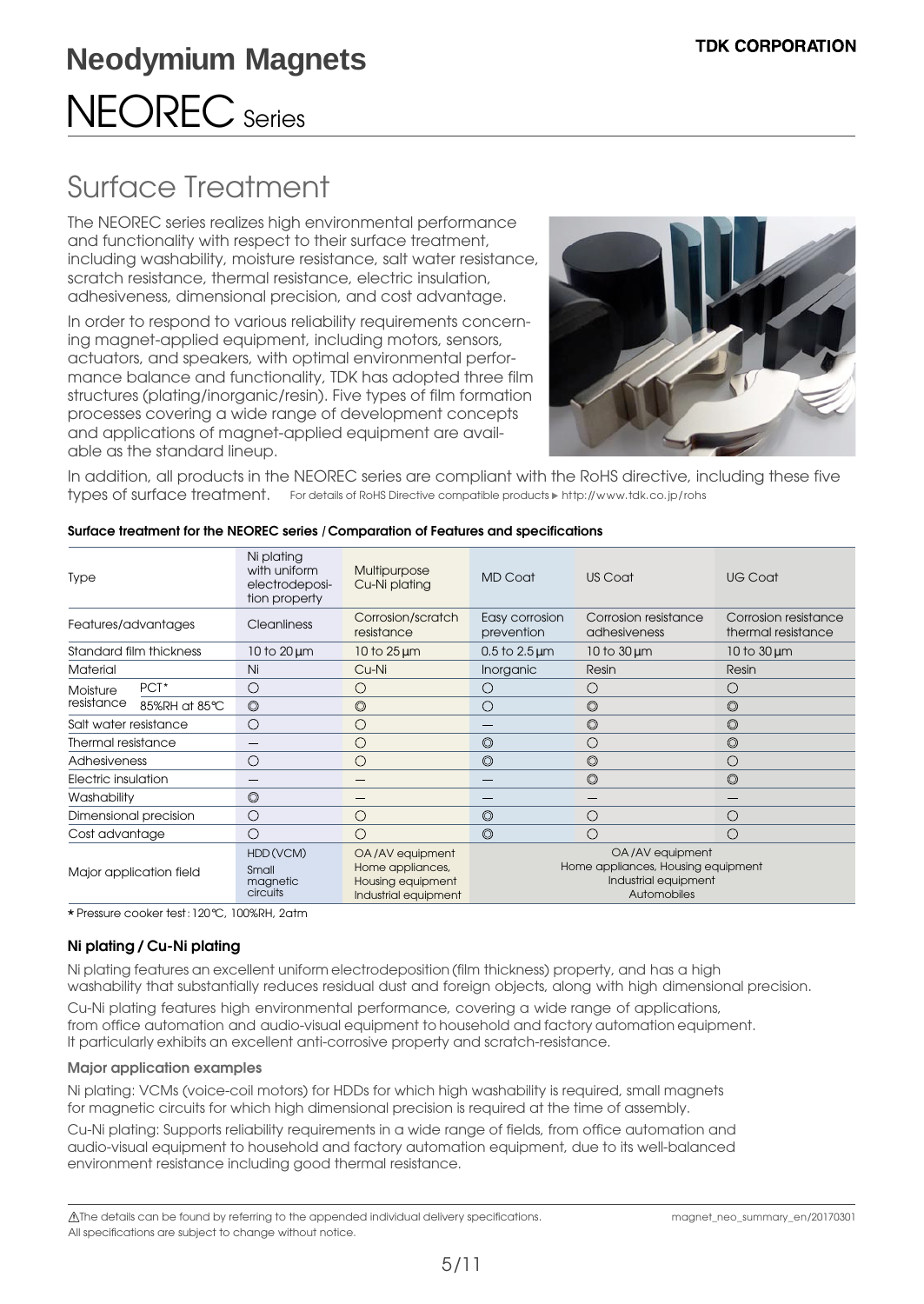## Surface Treatment

#### **MD Coat**

A low-cost corrosion prevention coating with a film thickness of 0.5 to 2.5 µm. Exhibits excellent oil resistance and thermal resistance while being a simple inorganic process, as well as good adhesiveness.

#### **Major application examples**

Provides an efficient and proper degree of environmental performance and a low cost merit to various enclosed motors including those for automotive applications.

#### **US Coat / UG Coat**

Two types of resin coat that simultaneously achieve low cost and high functionality. Both types are provided with significantly high moisture resistance, salt water resistance, and electric insulation, which are characteristic of resin. In addition, US Coat features excellent adhesiveness, and UG Coat exhibits outstanding thermal resistance.

#### **Major application examples**

US Coat: Motors for various applications, speakers, linear motors for industrial equipment, and servomotors for which adhesiveness is required along with corrosion resistance UG Coat: Motors for EVs or HEVs for which high thermal resistance is required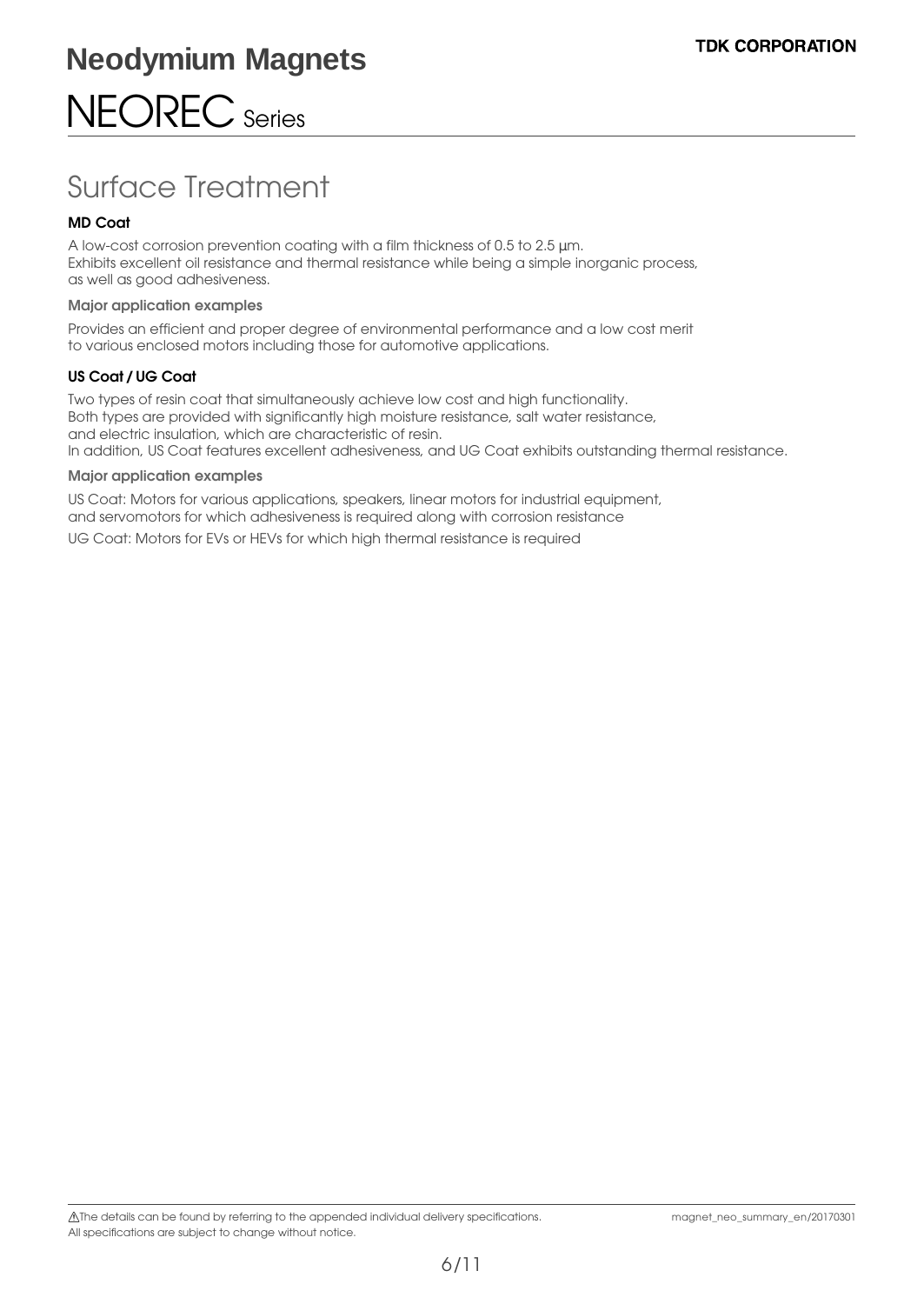### Part number structure

#### **Example of a standard-shaped product -1**

Segment type



#### **Example of a standard-shaped product -2**

Cylinder type, Circular disc type, Cylinder type with hole, Ring type, Cubic/cuboid type, Plate-shaped type, Cubic/cuboid type with hole, Plate-shaped type with hole



Details on shape and size are specified in the individual delivery specification.

We handle requests for parts in both standard and various special shapes. Please contact for details on shape samples, largest and/or smallest size, etc.

#### **Example of a standard-shaped product**



#### **Example -1**

| Shape                                                      | Shape code<br>Size description point |                                  | Size code                                 | Magnetization direction<br>(specified by internal code) |                       |
|------------------------------------------------------------|--------------------------------------|----------------------------------|-------------------------------------------|---------------------------------------------------------|-----------------------|
| Segment type                                               | с                                    |                                  | $e \times f \times b$                     | Parallel                                                | Radial                |
| Example -2                                                 |                                      |                                  |                                           |                                                         |                       |
|                                                            | Shape / Magnetization direction      |                                  | Shape and magnetization<br>direction code | Size<br>description point                               | Size code             |
| Cylinder type<br>Circular disc type                        |                                      | Axial direction                  | D                                         | ØQ                                                      | $a \times b$          |
| Cylinder type with hole<br>Ring type                       |                                      | Axial direction                  | <b>DH</b>                                 | øh                                                      | $a \times b \times c$ |
| Cylinder type with hole<br>Ring type                       |                                      | Orthogonal to<br>axial direction | <b>RH</b>                                 | øa                                                      |                       |
| Cubic/cuboid type<br>Plate-shaped type                     |                                      | Thickness direction              | W                                         | $a \geq b$                                              | $a \times b \times c$ |
| Cubic/cuboid type with hole<br>Plate-shaped type with hole |                                      | Thickness direction              | WH                                        | $a \geq b$                                              | $a \times b \times c$ |
|                                                            |                                      |                                  |                                           |                                                         |                       |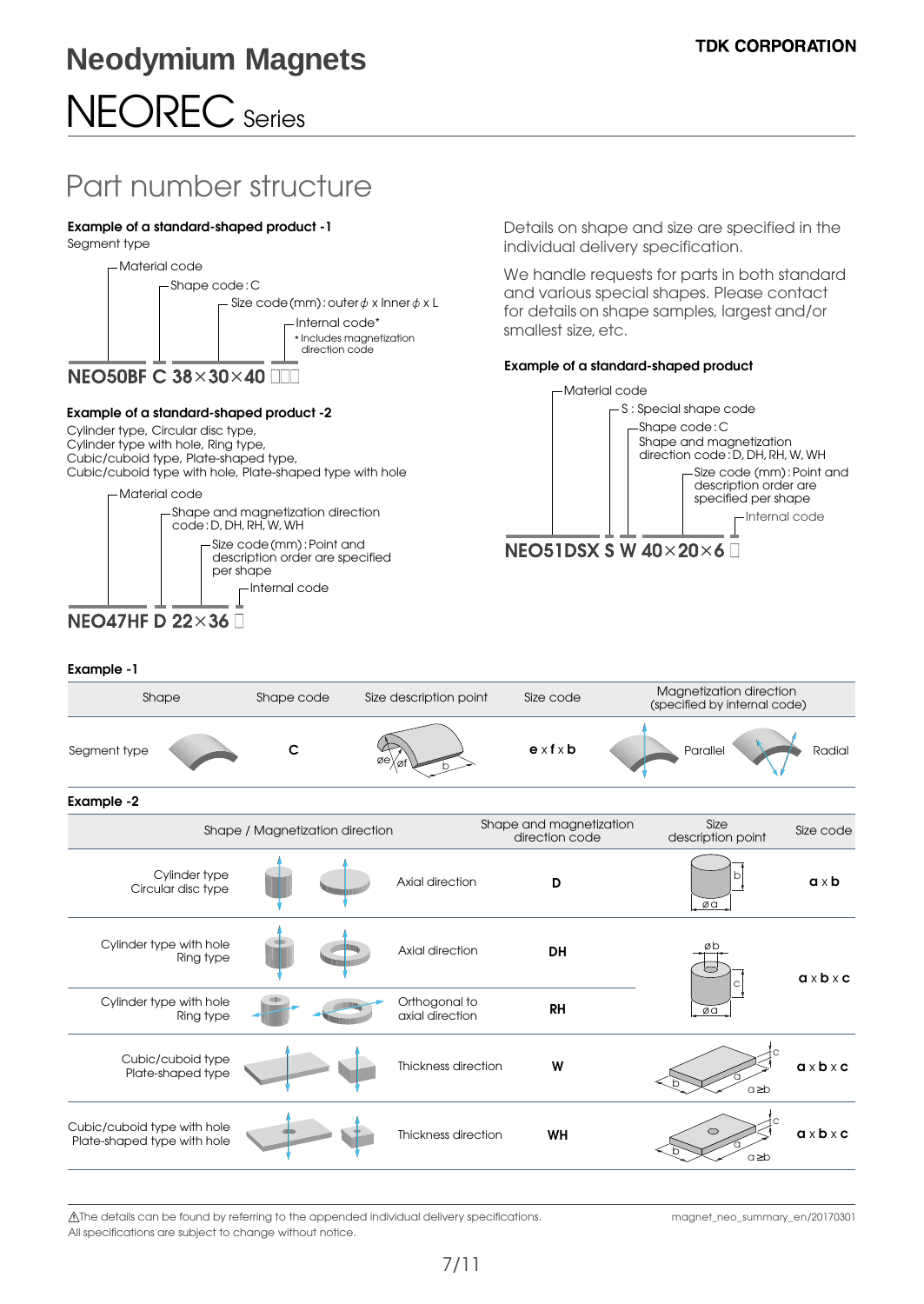## Measurment method for magnetic characteristics

### **1. Basic magnetic characteristics of each material**

The basic magnetic characteristics of magnet materials are measured via the B-H tracer, which consists of electromagnets, gauss meters, flux meters, hole probes, and so on, using special test pieces manufactured through the same processes as the product.

B-H and J-H demagnetization curves are drawn based on the basic data from the B-H tracer, and basic characteristic values such as magnetic flux density Br, intrinsic coercive force H<sub>CJ</sub> (and H<sub>CB</sub>), and maximum energy product (BH)max can also be obtained.



### **2. Magnetic characteristics of each product**

The B-H tracer can measure simple block-shaped products. But the consistency (reproducibility) with the measurement results from the individual designs of application products and manufacturing processes of the customers who use the magnets is important for the basic magnetic characteristics of individuallydesigned products. We therefore follow the conditions and procedures of the simple measurement which our customers and we arranged in advance.

#### **2-1. Tools for simple measurement of magnetic flux density and magnetic flux amount**



 The gauss meter and hole probe are used together to measure magnetic flux density. The measurement accuracy is achieved using probe stands and such, which reduce the unevenness of predetermined measurement conditions (such as the degree of close contact, interval, or parallelization between the hole probe and measured objects).

 The flux meter with attached search coils is used to measure the amount of magnetic flux of each product. Measurement values can still differ because of inconsistent speeds of magnet move-

ments and separation distances from the search coils. The assistive tools best suited to each measurement method can ensure accuracy.

In these simple measurement methods, criterial samples are selected from products. Comparative measurement with the samples can avoid errors among measuring instruments.

The representative conceptual models are shown in the following page:

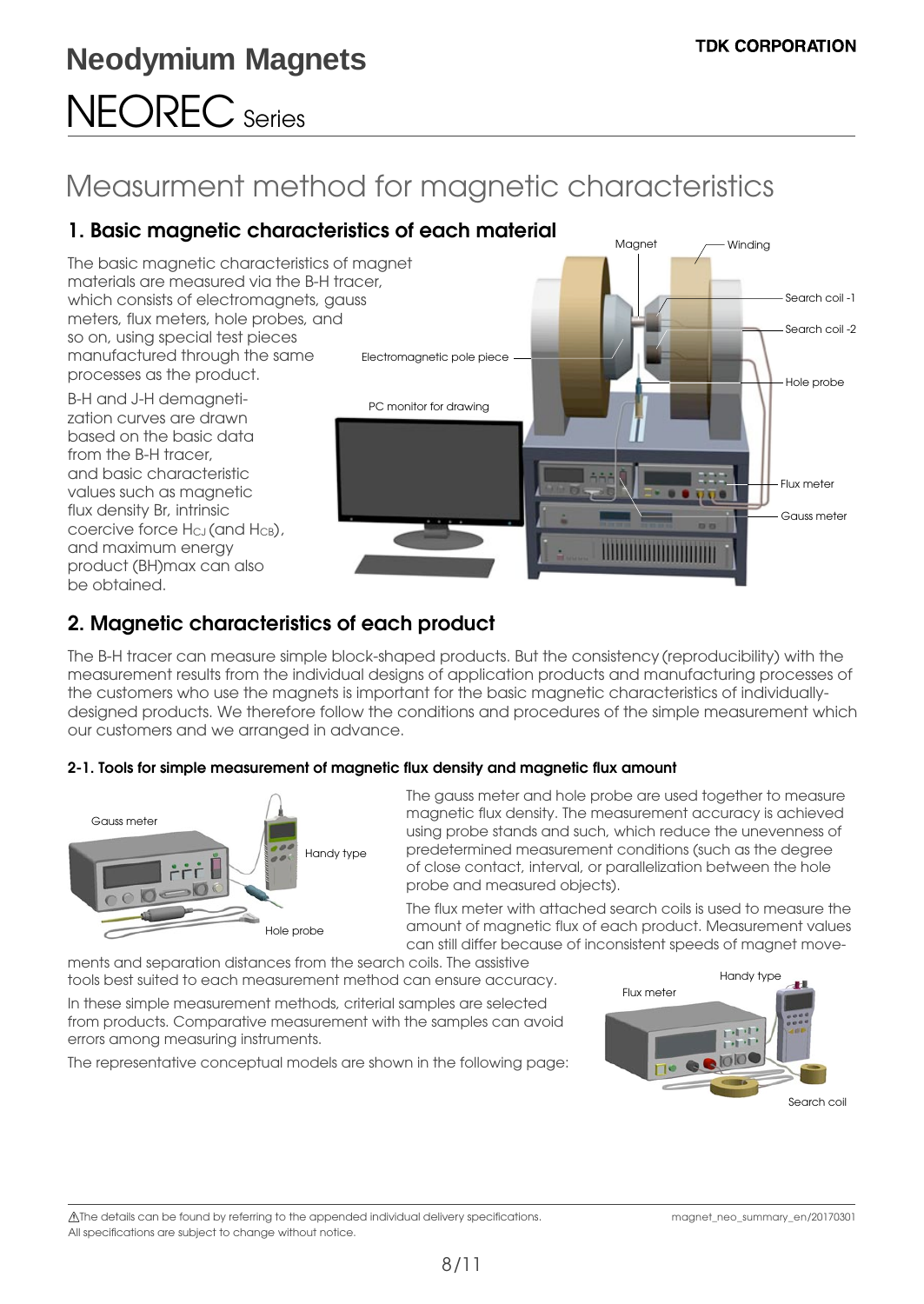## Measurment method for magnetic characteristics



 The details can be found by referring to the appended individual delivery specifications. All specifications are subject to change without notice.

magnet\_neo\_summary\_en/20170301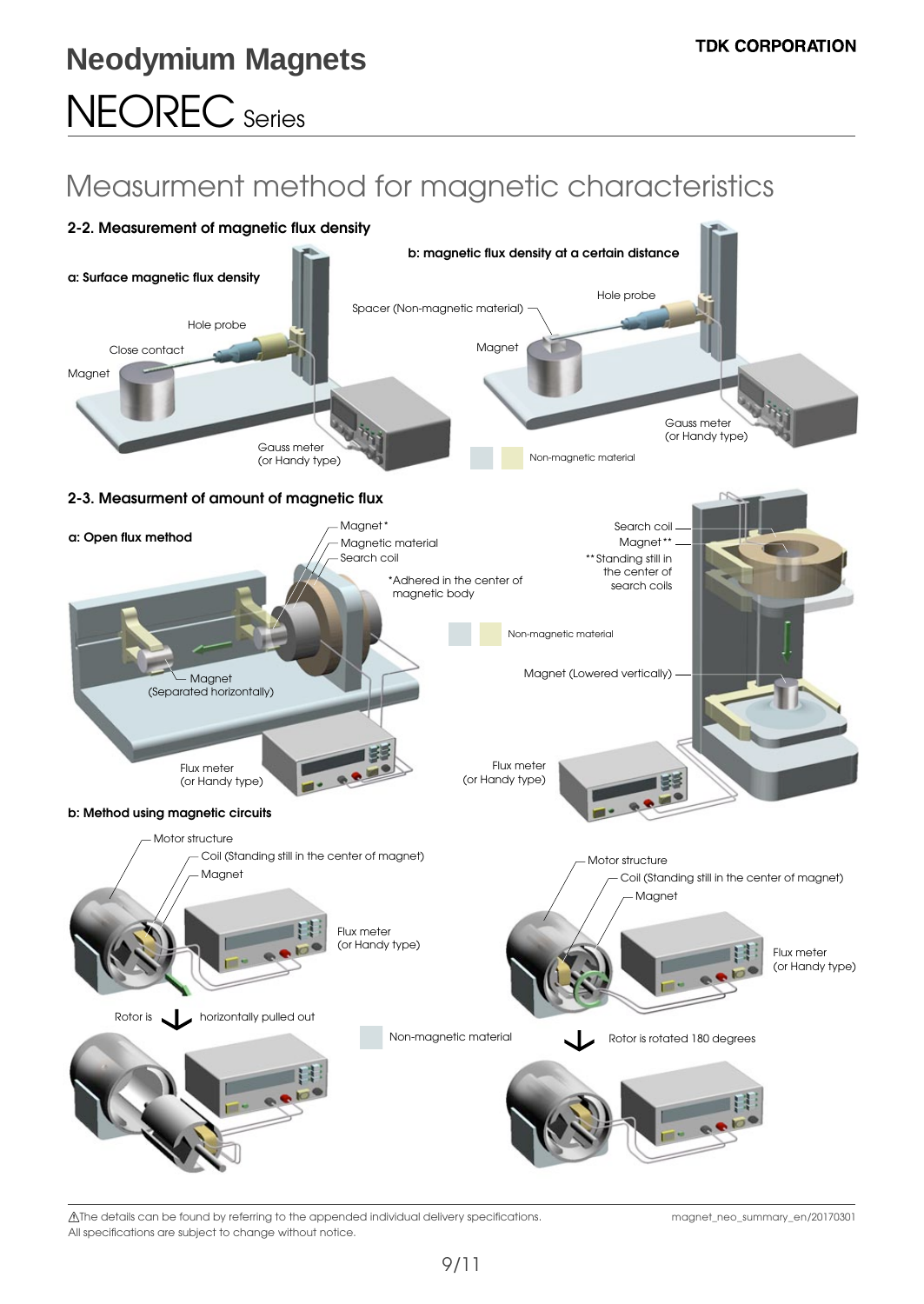### Precautions regarding safety and use

#### **Please read these instructions before using the product.**

### **Safety Precautions**

When using magnets, pay great attention to safety after reading the following precautions. Using the product incorrectly may cause the product functions to be damaged or lead to an accident.

In order to use this product even more correctly and safely, please request a delivery specification form from which more detailed product features and specifications can be confirmed.

### **WARNING**

- It is extremely dangerous to bring a magnet close to a person possessing electronic medical equipment such as a pacemaker or other types of electronic medical equipment. It may impair normal operations of the equipment and lead to a fatal accident.
- Be careful not to swallow magnets.If a magnet is swallowed, consult a doctor immediately. Keep the product out of the reach of children.

### **APRECAUTIONS**

The following precautions must be strictly observed to avoid the occurrence of injuries or functional failures.

#### [**Design**] [**Design**]

- In general, a magnet loses its magnetism when heated. Check the temperature characteristics in the product catalogue and exercise caution to prevent temperatures from become too high during assembly or use.
- The property values in the catalogue are not guaranteed values. The property values may not be obtained depending on the magnet size or other factors. Perform confirmation before starting the design process using a sample, etc.
- Some magnets demagnetize at low temperatures. When using a magnet, be sure to confirm that it has a material property (demagnetization curve) supporting the maximum and minimum temperatures of the environment in which it is used.
- When magnetizing a magnet, the magnetic property may not be achieved as designed if the magnetization method, etc., is inappropriate. Consult with us in advance concerning magnetization.
- Avoid using or storing magnets in a corrosive gas atmosphere, a highly conductive environment (in water containing electrolytes, etc.), a hydrogen atmosphere, in acid or alkali, or in an organic solvent. It will cause corrosion, deterioration of the characteristics or strength of the magnet. Check the delivery specifications concerning the weather resistance and thermal resistance of the product. If a problem is expected, contact us in advance.
- When processing a magnet, magnetization deterioration or magnetization failure may occur. Consult with us concerning processing conditions. When processing a magnet, pay attention so that chipping or cracking would not occur.
- Magnets are hard and brittle; they may crack or fall out when used in places where vibration or shock is applied. When using a magnet in such a location, pay attention to the design so that the magnet will not fall out even if it becomes cracked.
- There is a risk that a magnet will be damaged by a high-speed rotating body such as a motor. When performing design, take preventive measures so that magnet fragments will not scatter even if it is damaged.
- When performing press-fitting processing, magnets or the counterpart material may become damaged depending on the press-fitting conditions. Pay attention to the press-fitting conditions when performing design.
- When using an adhesive agent for bonding a magnet to another magnet, a york, a pole piece, or other objects, check the type, adhesion conditions, environmental resistance, amount, and adhesiveness of the adhesive agent and give adequate consideration to adhesion reliability.

The details can be found by referring to the appended individual delivery specifications. magnet\_neo\_summary\_en/20170301 All specifications are subject to change without notice.